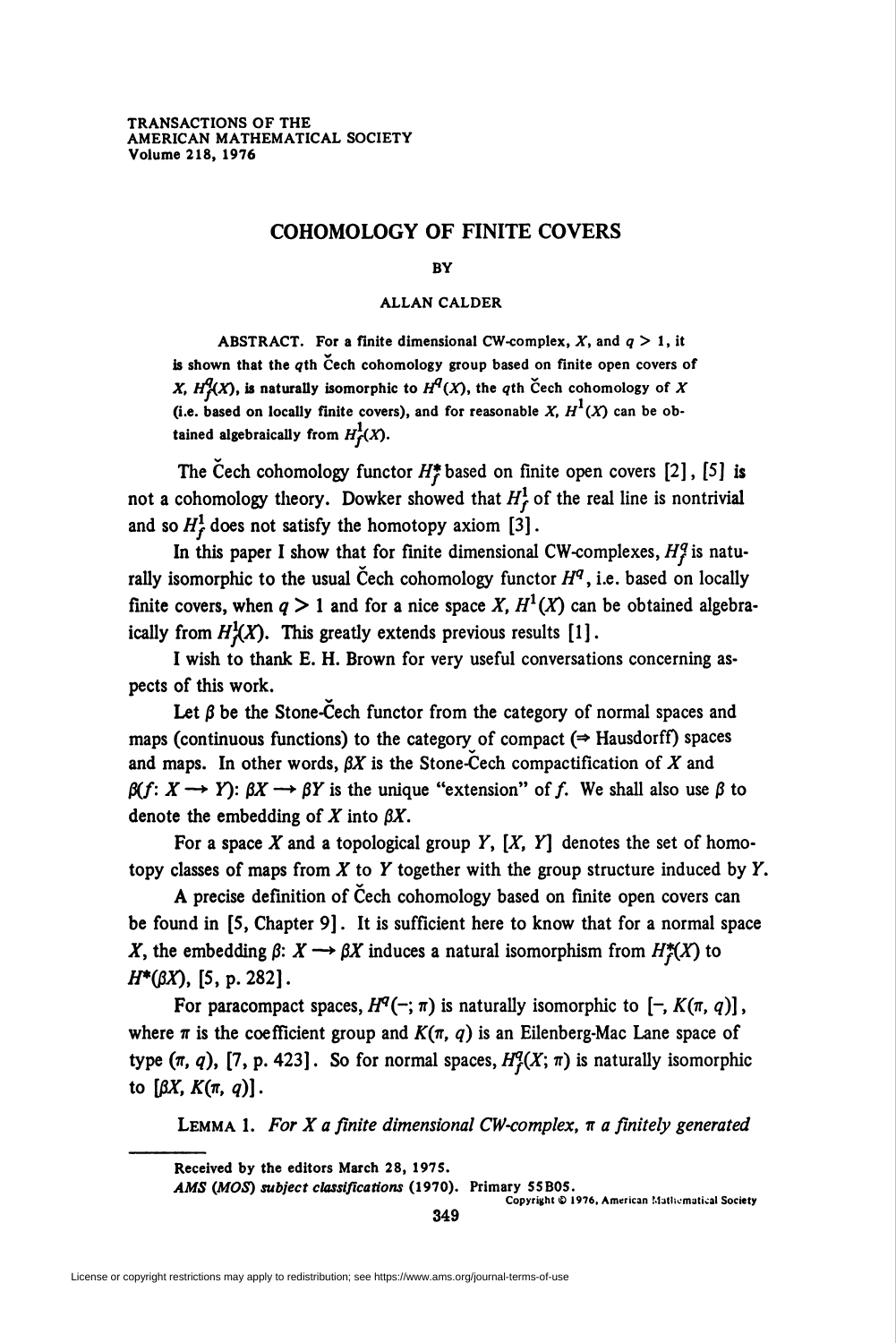abelian group and  $q>0$ , the embedding  $\beta: X \longrightarrow \beta X$  induces an epimorphism  $\beta^*$ :  $[\beta X, K(\pi, q)] \longrightarrow [X, K(\pi, q)].$ 

**PROOF.** Let  $\langle \cdot \rangle$  denote "equivalence class of", then  $\beta^* \langle f \rangle = \langle f \beta \rangle$ .

Since  $\pi$  is finitely generated and  $q > 0$ , we can choose  $K(\pi, q)$  to be a CW-complex of finite type, i.e. with compact skeleta. Let  $\langle f \rangle \in [X, K(\pi, q)]$ . By the cellular approximation theorem we can assume that  $f$  is cellular. Since  $X$ is finite dimensional  $f(X)$  is contained in a compact subspace of  $K(\pi, q)$  and so f can be extended to a map  $F: \beta X \longrightarrow K(\pi, q)$ . Now  $\beta^*(F) = \langle f \rangle$ .

To prove the main theorem we must show that for finite dimensional CWcomplexes and  $q > 1$ , the kernel of  $\beta^*$  is trivial. The key to establishing that is the following

LEMMA 2. Let  $p: E \longrightarrow B$  be a principal G-bundle with G a CW-complex of finite type and B compact. If X is a finite dimensional CW-complex and  $f$ :  $X \longrightarrow E$  is a map then there is a map g:  $X \longrightarrow E$  such that pf = pg and  $\overline{g(X)}$  is compact.

**PROOF.** Let  $\{V_i\}$  be a finite atlas for the bundle, with coordinate functions  $\varphi_i: G \times V_i \longrightarrow p^{-1}V_i$ . Let  $\{U_i\}$  be a shrinking of  $\{V_i\}$ , i.e.  $\{U_i\}$  covers B and  $\overline{U}_i \subset V_i$ .

Let  $t_{ii}: V_i \cap V_j \longrightarrow G$  be the coordinate transformations and let  $G^k$  denote the k-skeleton of G. Since  $t_{ij}(\overline{U}_i \cap \overline{U}_j)$  is compact it is contained in  $G^{m(i,j)}$  for some  $m(i, j)$ . Put  $m = \max_{i,j} \{ m(i, j) \}$  and for each k, choose  $m(k)$  such that

$$
G^m G^k = \{ gg' : g \in G^m \text{ and } g' \in G^k \} \subset G^{m(k)}
$$

and  $m(k) > k$ .

Let  $E^k = \bigcup_{i} \varphi_i (G^k \times \overline{U}_i)$ . Then  $E^k$  is compact and

 $E^k \cap p^{-1}U_i \subset \varphi_i(G^{m(k)} \times U_i).$ 

[For if  $y \in E^k \cap p^{-1} U_i$  then  $y \in \varphi_i(G^k \times \overline{U}_i)$  for some *j* and  $p y \in U_i \cap \overline{U}_i$ . So if  $\varphi_i^{-1} y = (g, py) \in G^k \times \overline{U}_i$  then  $\varphi_i^{-1} y = (t_{ij}(py)g, py) \in G^m G^k \times U_i$  $G^{m(k)} \times U_{i}$ .]

Subdivide X so that for each cell u in X there is an *i* such that  $pf\bar{u} \subset U_i$ . Let  $X^n$  denote the *n*-skeleton of X in this subdivision and let  $M^n = (X \times \{0\})$  $\bigcup (X^n \times I)$ , where  $I = [0, 1]$ . Let  $q_i = \theta \varphi_i^{-1} : p^{-1}V_i \longrightarrow G$ , where  $\theta : G \times V_i$  $\rightarrow G$  is the projection. For  $v \in X^0$ , let  $\lambda_n: I \rightarrow G$  be a path from  $q_i$  fu to a 0-cell of G, where  $p f v \in U_t$ .

Define a map  $F^0$ :  $M^0 \longrightarrow E$  by

$$
F^{0}(x, 0) = fx, \quad x \in X,
$$
  

$$
F^{0}(v, t) = \varphi_{i_{v}}(\lambda_{v}t, \; pfv), \quad v \in X^{0}, \quad t \in I \text{ and } pfv \subset U_{i_{v}}.
$$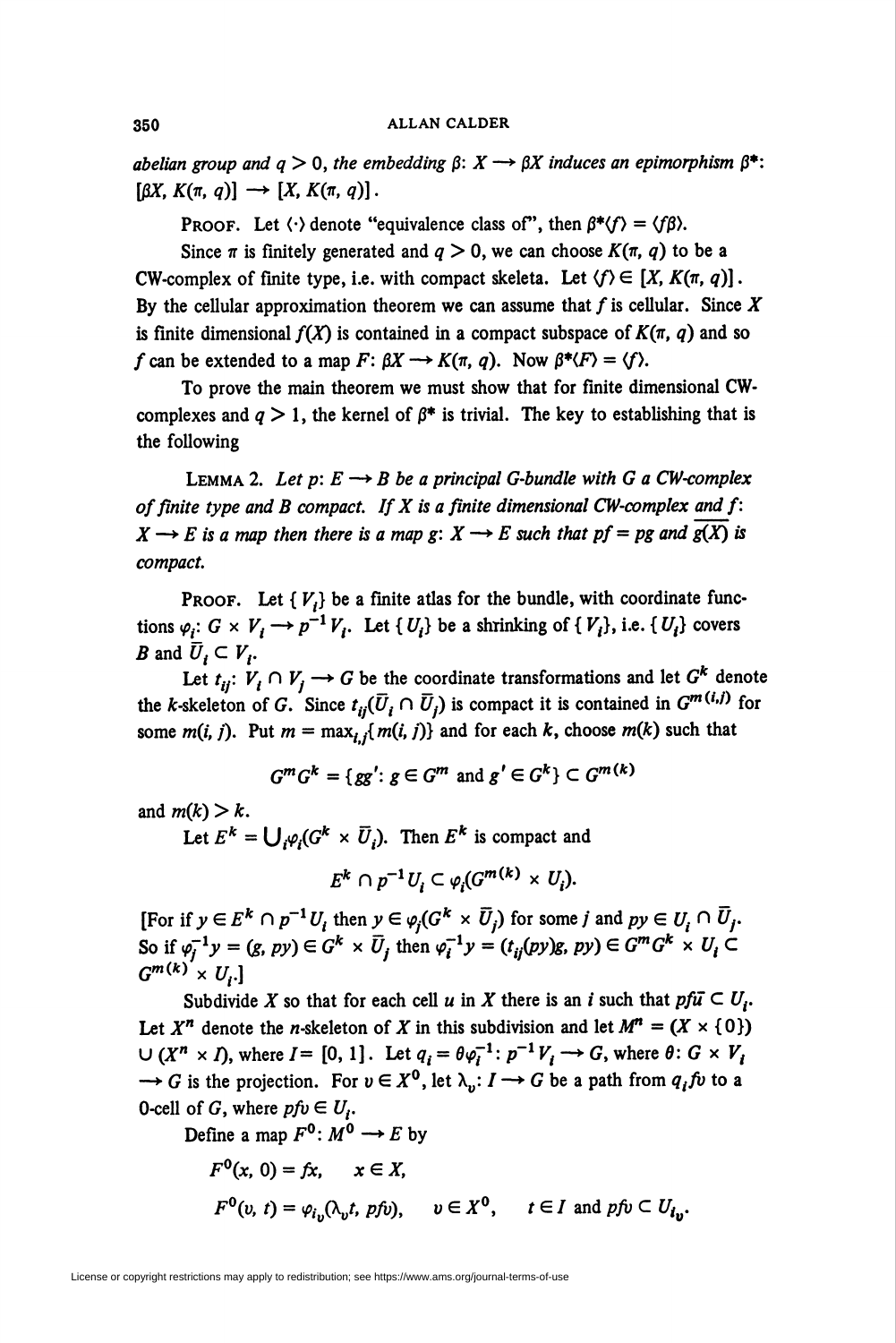Then  $pF^0(x, t) = pfx$  and  $F^0(X^0 \times \{1\}) \subset E^0$ .

Assume that there exists a map  $F^{n-1}$ :  $M^{n-1} \rightarrow E$  such that  $pF^{n-1}(x, t) =$ pfx and  $F^{n-1}(X^{n-1} \times \{1\}) \subset E^k$  for some  $k \geq n$ . For each *n*-cell u in X, choose  $i_u$  such that  $pf\bar{u} \subset U_{i_u}$ . Then

$$
F^{n-1}(ux\{0\}) \subset p^{-1}U_{i_n}
$$

and

$$
F^{n-1}(ix\{1\})\subset E^k\cap p^{-1}U_{i\mu}\subset\varphi_{i\mu}(G^{m(k)}\times U_{i\mu}).
$$

 $\left[\dot{u}\right]$  denotes the boundary of u in X.] Let

$$
h_u = q_{i_u} F^{n-1} |(ux\{0\}) \cup (\dot{u} \times I).
$$

Then  $h_u(u \times \{1\}) \subset G^{m(k)}$ . Since  $m(k) \ge n$ ,  $\pi_n(G, G^{m(k)}) = 0$  and therefore  $h_u$  can be extended to a map  $H_u: u \times I \longrightarrow G$  such that  $H_u(u \times \{1\}) \subset G^{m(k)}$ . Define  $F^n$ :  $M^n \to E$  by  $F^n | M^{n-1} = F^{n-1}$  and  $F^n(x, t) = \varphi_{i}([H_n(x, t), pfx),$ for  $x \in u$ . Then  $F^n$  is a map such that  $pF^n(x, t) = pfx$ ,  $F^n|\tilde{M}^{n-1} = F^{n-1}$  and  $F^{n}(X^{n} \times \{1\})$  is contained in  $E^{m(k)}$ . So by induction such a map exists for all  $n$ .

Define g:  $X \rightarrow E$  by  $gx = F^{n}(x, 1)$  for all  $x \in X^{n}$ . Then  $pf = pg$  and  $g(X^n)$  is compact for each *n*. Thus if X is finite dimensional  $g(X)$  is compact.

THEOREM 1. For X a finite dimensional CW-complex,  $\pi$  a finitely generated abelian group and  $q > 1$ ,

$$
\beta^*: H^q(X; \pi) \longrightarrow H^q(X; \pi)
$$

is an isomorphism.

PROOF. Assume  $K(\pi, q)$  is of finite type and let  $p: E \longrightarrow K(\pi, q)$  be the universal bundle. Let  $\langle f \rangle \in \text{ker } \beta^*$ . Then  $f\beta$  can be lifted to a map  $f' : X \longrightarrow E$ . Now  $f\beta(X) \subset f(\beta X)$  which is compact and so contained in the *k*-skeleton K<sup>k</sup> of  $K(\pi, q)$ , for some k. Let  $E' \to K^k$  be the  $K(\pi, q - 1)$ -bundle over  $K^k$  obtained by restricting  $p: E \longrightarrow K(\pi, q)$ . We can now apply Lemma 2 to f' restricted to E' to obtain a map g:  $X \rightarrow E$  such that  $g(X)$  is compact and  $pg = f\beta$ . Now g can be extended to a map  $g' : \beta X \rightarrow E$  and  $pg' = f$ . So f is null homotopic and hence ker  $\beta^* = 0$ . The result now follows by Lemma 1.

We now consider the case  $q = 1$ , and X a normal space.

Let  $j: X \longrightarrow CX$  be the embedding of X as the base of the cone CX on X. Then  $\alpha = \beta j$ :  $\beta X \rightarrow \beta C X$  is also an embedding. Consider the sequence

$$
[\beta CX, S^1] \stackrel{\alpha^*}{\longrightarrow} [\beta X, S^1] \stackrel{\beta^*}{\longrightarrow} [X, S^1],
$$

where  $\alpha^*$  is induced by  $\alpha$  and  $S^1$  is the circle. If  $\langle f \rangle \in \text{im } \beta^* \alpha^*$ , then f can be extended to  $\beta C X$  and thus to  $C X$  and so is null homotopic. So im  $\alpha^* \subset \ker \beta^*$ .